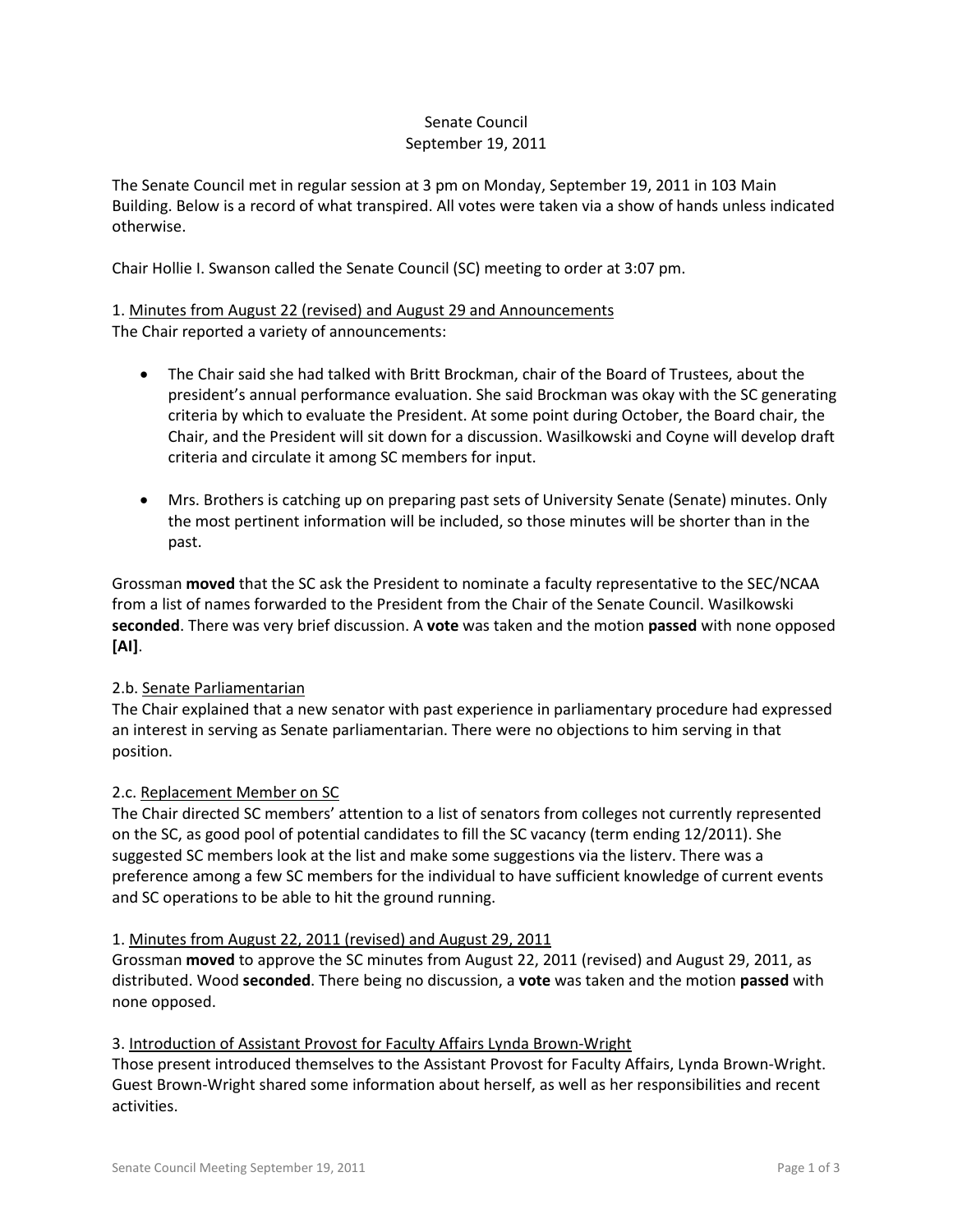## 4. Membership of Interim General Education Oversight Committee (IGEOC), 2011-2012 The Chair introduced Assistant Provost for Undergraduate Education Bill Rayens, who also chairs the Interim General Education Oversight Committee (IGEOC). Guest Rayens explained why additional members needed to be added to IGEOC.

Wood **moved** to accept the list of names as presented by Rayens as the pool of candidates from which to identify possible faculty to fill current vacancies on IGEOC, and Wasilkowski **seconded**. Grossman commented that any additional suggestions should be forwarded to Rayens.

There being no additional discussion, a **vote** was taken and the motion **passed** with none opposed.

5. Discussion on Open Access - Libraries Dean Terry Birdwhistell and Associate Dean Mary Beth Thomson The Chair introduced Libraries Dean Terry Birdwhistell and Associate Dean for Collections and Technical Services Division Mary Beth Thomson. Guests Birdwhistell and Thomson talked about open access, UK's repository [\(http://uknowledge.uky.edu/\)](http://uknowledge.uky.edu/) and other related issues. They answered a variety of questions.

After discussion, SC members thought that open access and the surrounding issues should be discussed and reported on by the Senate's Library Committee. Additional faculty members with experience in research and publications will be added as ex officio members.

## 6. Syllabi and the Tobacco-Free Policy - Professor Ellen Hahn

Ellen Hahn and Anthany Beatty (co-chairs of the Committee for a Tobacco-free Environment) asked SC members to weigh in on the idea of adding language about the tobacco-free policy to syllabi. There was extensive discussion among SC members.

Coyne **moved** that the UC put together boiler plate language to reflect the tobacco-free policy, in consultation with Hahn and Beatty. The motion **died** due lack of a second.

There was additional discussion among SC members. Wood **moved** that the SC ask the Undergraduate Council to consider putting a hotlink to the Code of Student Conduct in the area of the syllabus template that discusses classroom policies. McCormick **seconded**. Grossman suggested other policies regarding drinking, bullying, harassment, etc. be included. There being no additional discussion, a **vote** was taken and the motion **passed** with none opposed.

# 7. Senate Oversight of Study Abroad Courses -Associate Provost for International Programs Susan Carvalho & Assistant Provost for International Programs Gary Gaffield

Those present introduced themselves, including Guest Susan Carvalho, associate provost for NAME and Guest Leslie Woltenberg, associate registrar for NAME. SC members and those present engaged in a lengthy discussion regarding faculty members teaching a regularly-approved course in a study abroad (off campus) setting. Woltenberg explained the difference between a distance learning (student and teaching in separate locations) and an off-campus (both student and teacher are together, away from campus). Those present also discussed manual entries to indicate study abroad courses, using special topics courses for study abroad courses, and possible changes to Senate policies.

At 4:30 pm, the Chair stated that the SC had to move on to other agenda items. Wood suggested Carvalho and Woltenberg put together a recommendation to present to the SC at its next meeting, a suggestion which was met with approval from SC members.